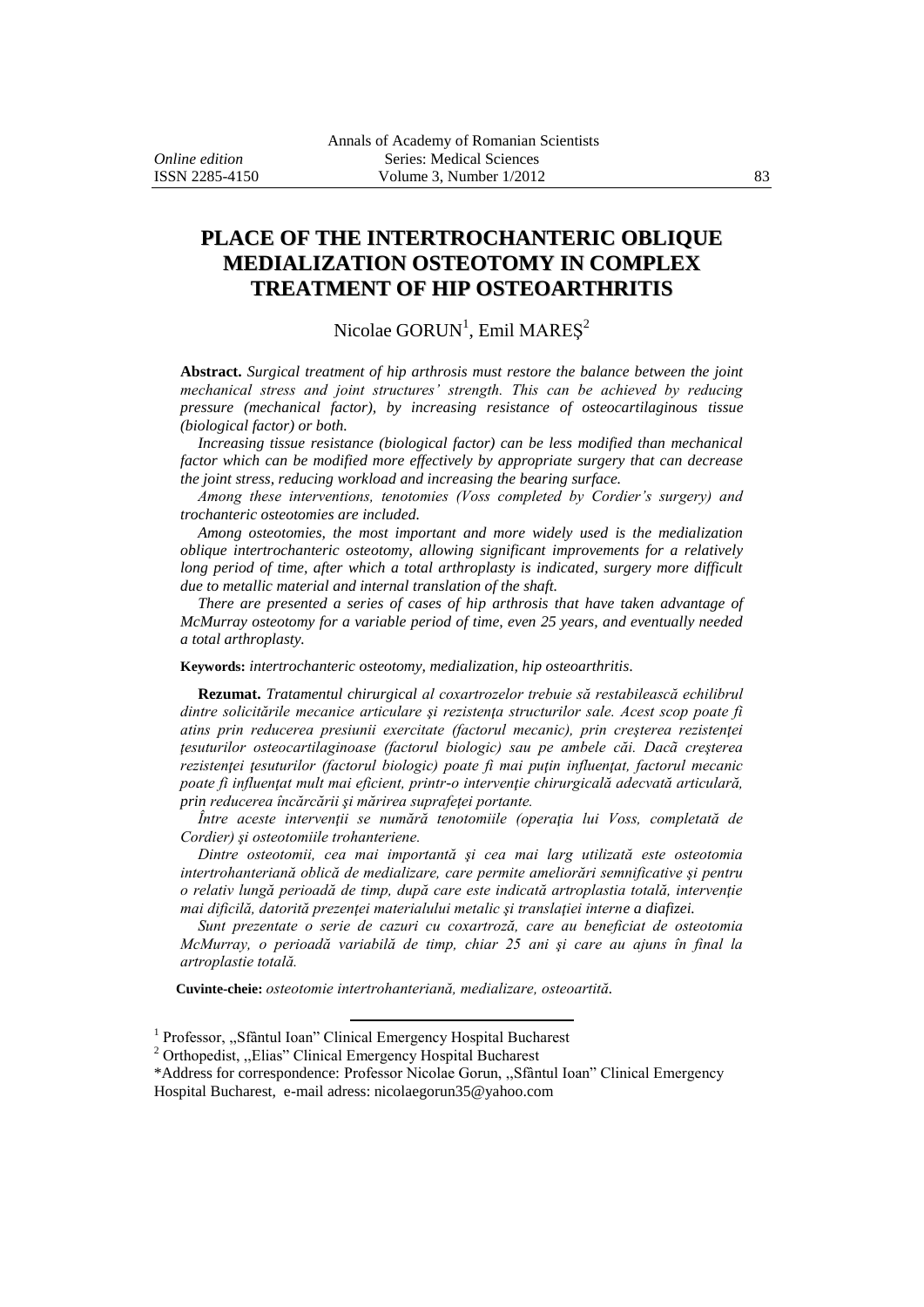#### **1. General Information**

Given the pathogenesis of hip osteoarthritis, its treatment must restore the balance between pressure and resistance supported by joint tissue structures. In this sense, the goal can be achieved by decreasing pressure on joints and increase resistance of osteocartilaginous structures. It is, in other words, the influence of two factors incriminated: biological factor and bio-mechanical factor.

Increased tissue resistance (biological factors) can be influenced very little. Anti-inflammatory and chondroprotective medication, as well as some surgery (various inter-trochanteric osteotomies and tenotomies) may influence the strength of joint tissues. In the early primitive osteoarthritis can be obtained by such means not only a stabilization of the disease, but a joint recovery, conditioned by a lower mechanical stress (29,21,32, 31).

Osteotomy stimulates the regeneration of articular vascularization and thus regeneration, as demonstrated by Lemoine in his experimental research.

In turn, low mechanical joint stress is more valuable, making more bearable suffering. Mechanical factors may be influenced more effectively by appropriate surgery, which can bring high pressure to normal levels. Decrease in stress which acts on the joint can be achieved by reducing load (reduction of pressure forces), by increasing the bearing surface, or both ways (**Figure no. 1, Figure no. 2**) (7, 5, 9, 13, 4).



**Figure no. 1:** *Primitive bilateral coxarthrosis. Radiological aspects front view. There are all the morphological features (pinched and irregular space, osteophytosis, geodes, bone sclerosis, decalcify)*



**Figure no. 2:** *Bilateral coxarthrosis secondary to congenital dysplasia with coxa valga subluxans. Radiological aspects front view. There are all the characteristic morphological aspects.*

**Intertrohanteric oblique osteotomy with internal translation of the femoral shaft,** type McMurray (1935) is commonly practiced in many countries, replacing centering osteo-tomies. It is a simple and effective inter-vention. As pointed out by Postel (1963), these osteotomies lie before intraarticular interventions (arthrodesis, arthroplasty). In turn, A. Fernandez Sabate et al. (1977) place medialization osteo-tomy between Pauwels osteotomy and total prosthesis,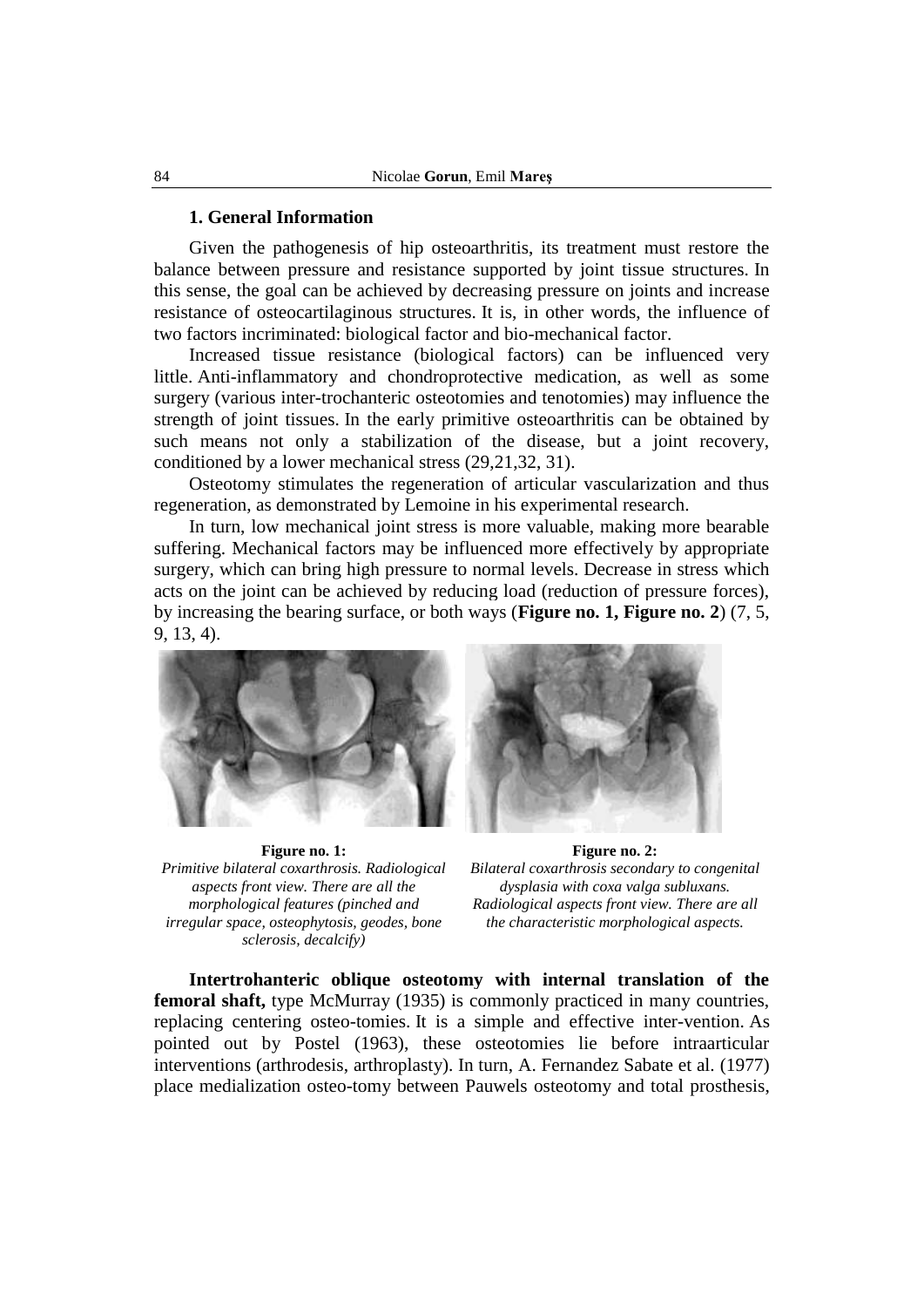stating that when an intervention type Pauwels is not justified, awaiting arthroplasty, this osteotomy can be practiced (21 , 22, 19, 17, 18, 8, 15).

### **2. Surgical Technique**

From a technical standpoint, McMurray osteotomy is therefore an intertrochanteric osteotomy oblique from outside to inside from the bottom to up, which interrupts the external cortex of 1-2 cm below the crest of the external vast muscle and internal cortex, at the femoral neck base. An important technique moment is the Merckel spur section, which must be done carefully, because a lower cortical spike detached from the femoral neck, may catch on in the joint capsule, preventing medialization. McMurray's idea was to transform arthritic support in a direct subacetabullary support by maximum medialization of the femoral shaft, without changes in the angle and abduction placement of lower limb. In this way, the body weight would be transmitted directly from the pelvis to the femoral shaft. While Picard and Graglia raises a damping effect, related to the discontinuation of the external obturator muscle, quadratus femoris and iliopsoas, directly sub-cotiloidian support is unbearable, due to excessive restriction in the new joint bearing surface at only 1 cm². Fortunately, the proposed maximum medialization by McMurray can be achieved only rarely (28, 26, 30, 14, 10, 23).

As the Merle d'Aubigné, Ferguson, Rabichong, Doliveux, Robinet, Maquet, Medrea et al., Picard and Graglia and others showed, internal translation should be moderate, which means a maximum of 1.5 cm medialization (1/3 to 1/2 of the thickness of the femoral shaft). A medialization of 2 cm is far too excessive and has the risk of nonunion by restricting the remaining bone surfaces in contact, and difficulty in fixation. In addition, a higher medialization constitutes a formidable obstacle to the implantation of the femoral piece, if subsequent total arthroplasty (**Figure no. 3, Figure no. 4**) (20, 23, 27, 3).



**Figure no. 3:** *McMurray intertrochanteric medialization oblique osteotomy (scheme)*



**Figure no. 4:** *Primitive left coxarthrosis. Front view preoperative radiologic appearance (left). Post-operative radiological appearance front view (right): intertrochanteric medialization oblique osteotomy + nailplate and 5 screws osteosynthesis with compaction.*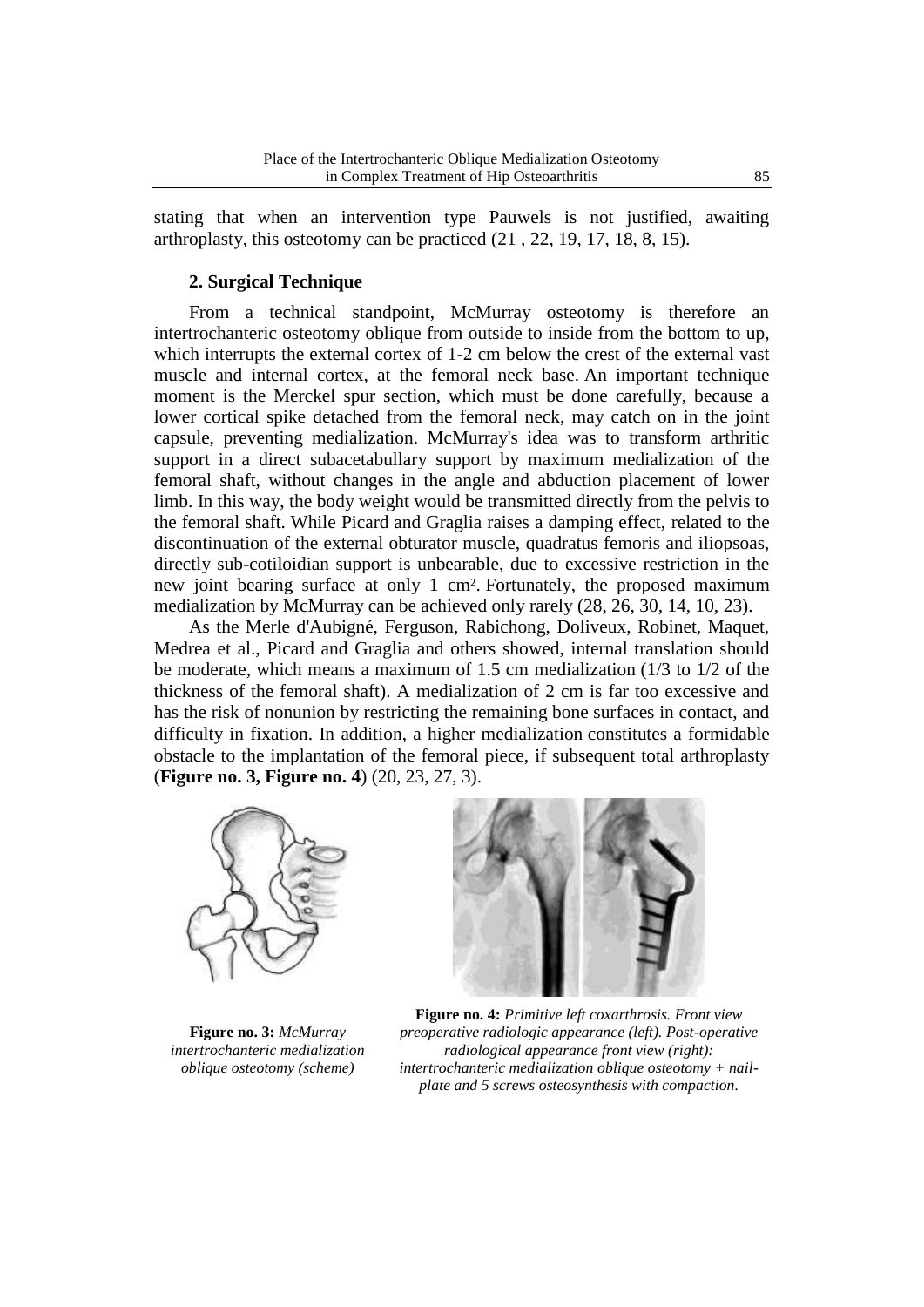#### **3. Discussion**

Valentin (1966) argues that the direction of osteotomy plane and internal translation size would not influence the results, which is not true.

As pointed Huchet, Müller and others consolidation is directly related to shape and strength of the metallic material used, its penetration into fragments and achieve efficient compression between fragments.

The strong stabilization of the osteotomy, compression between fragments contributes greatly to patient mobilization and early support of the operated leg, and finally, the considerable shortening of the period of functional recovery. It rejects any plaster immobilization.

Oblique medialization osteotomy effects were controversial and are difficult to explain, but real and lasting.

Improving regional circulatory system, primarily venous drainage (biological effect) is common to any type of osteotomy practiced in this area (horizontal osteotomy without medialization type Nissen, small medialization horizontal osteotomy Putti type, Pauwels type osteotomy etc.) (6, 2, 1).

From the biomechanical point of view, Maquet demonstrated that isolated media-lization, as practiced today, does not change hip stress, because the pelvis, not directly supported on the shaft, its center of rotation is always the center of the femoral head. After the great majority of authors, however, a positive biomechanical effect is related, first,to the permanent reduction of pressure by relaxing adductor and iliopsoas muscles following femoral shaft moving in and up (muscle détente, Rabichong).

In a random and capricious way also can produce a change in the bearing surface. By interfragmentary compression, external cortical of the shaft penetrates more trohanterian spongious block, thereby obtaining an involuntary valgization. If nail-plate angle is greater than the angle that the plan of the osteotomy is made with external diaphyseal cortical, by adapting the plate to shaft, it is also an involuntary valgization and when the first angle is smaller than the second, gives an involuntary varization, which may not always be undone by compression. After Maquet, bearing surface modification confirms the principles formulated by Pauwels (**Figure no. 5, Figure no. 6, Figure no. 7).**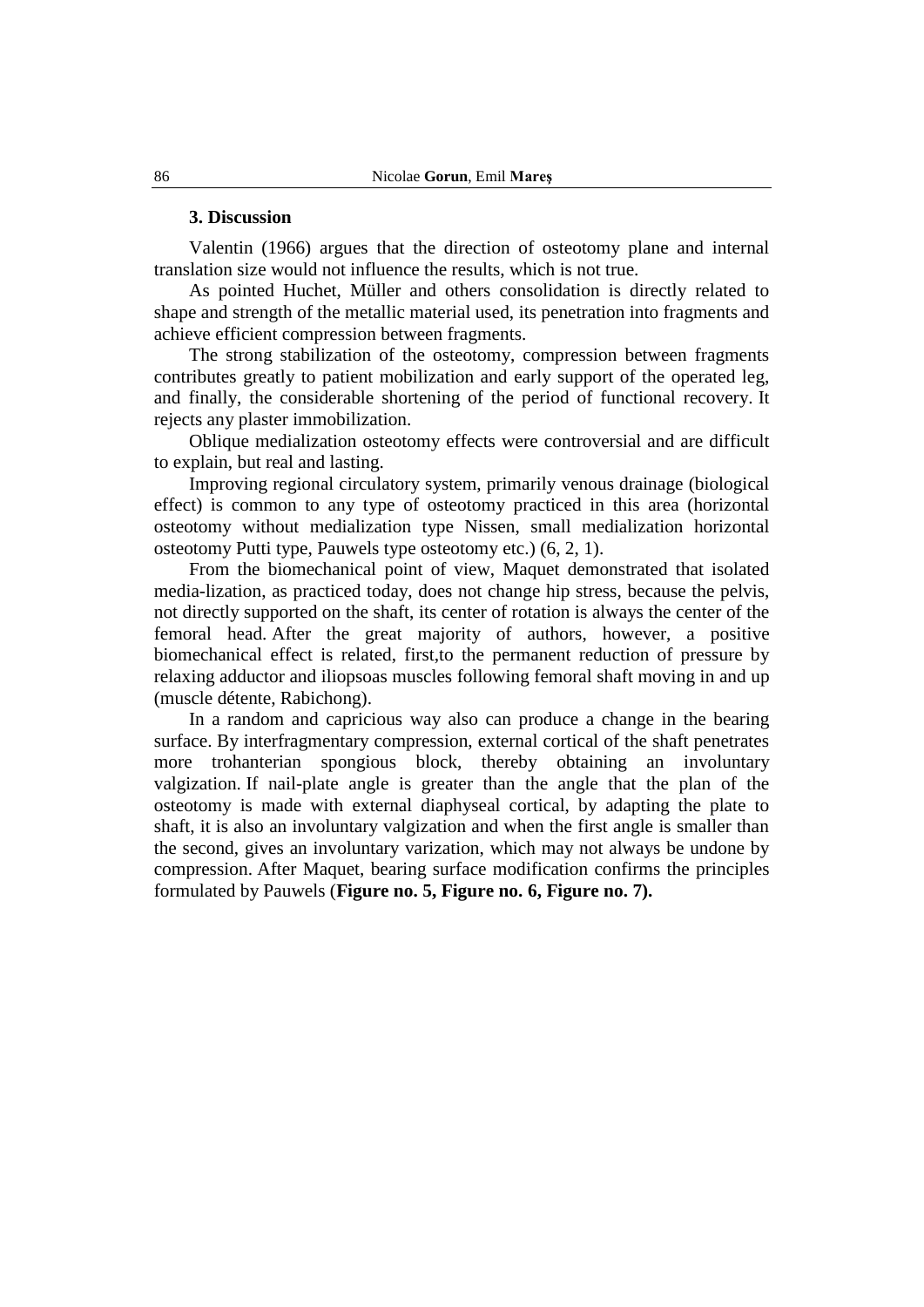Place of the Intertrochanteric Oblique Medialization Osteotomy in Complex Treatment of Hip Osteoarthritis 87



**Figure no. 5:**

*Primitive right coxarthrosis. Front view preoperative radiologic appearance (left). Postoperative radiological appearance front view (middle). Postoperative radiological late aspect intertrochanteric medialization oblique osteotomy + nail-plate and 5 screws osteosynthesis with compaction*



**Figure no. 6:** *Coxa Valga subluxans. Front view preoperative radiologic appearance (left). Postoperative radiological appearance front view (right): intertrochanteric medialization and varization osteotomy + nail-plate and 4 screws osteosynthesis*

**Figure no. 7:** *Coxarthrosis secondary to congenital dysplasia with coxa valga subluxans. Front view preoperative radiologic appearance (left). Postoperative radiological appearance front view (right) intertrochanteric medialization and varization osteotomy + nail-plate and 4 screws osteosynthesis*

In turn, Marneffe, Duchesne et al said McMurray osteotomy should be, first, a reorientation osteotomy of the femoral head, which can not be accepted, at least theoretically.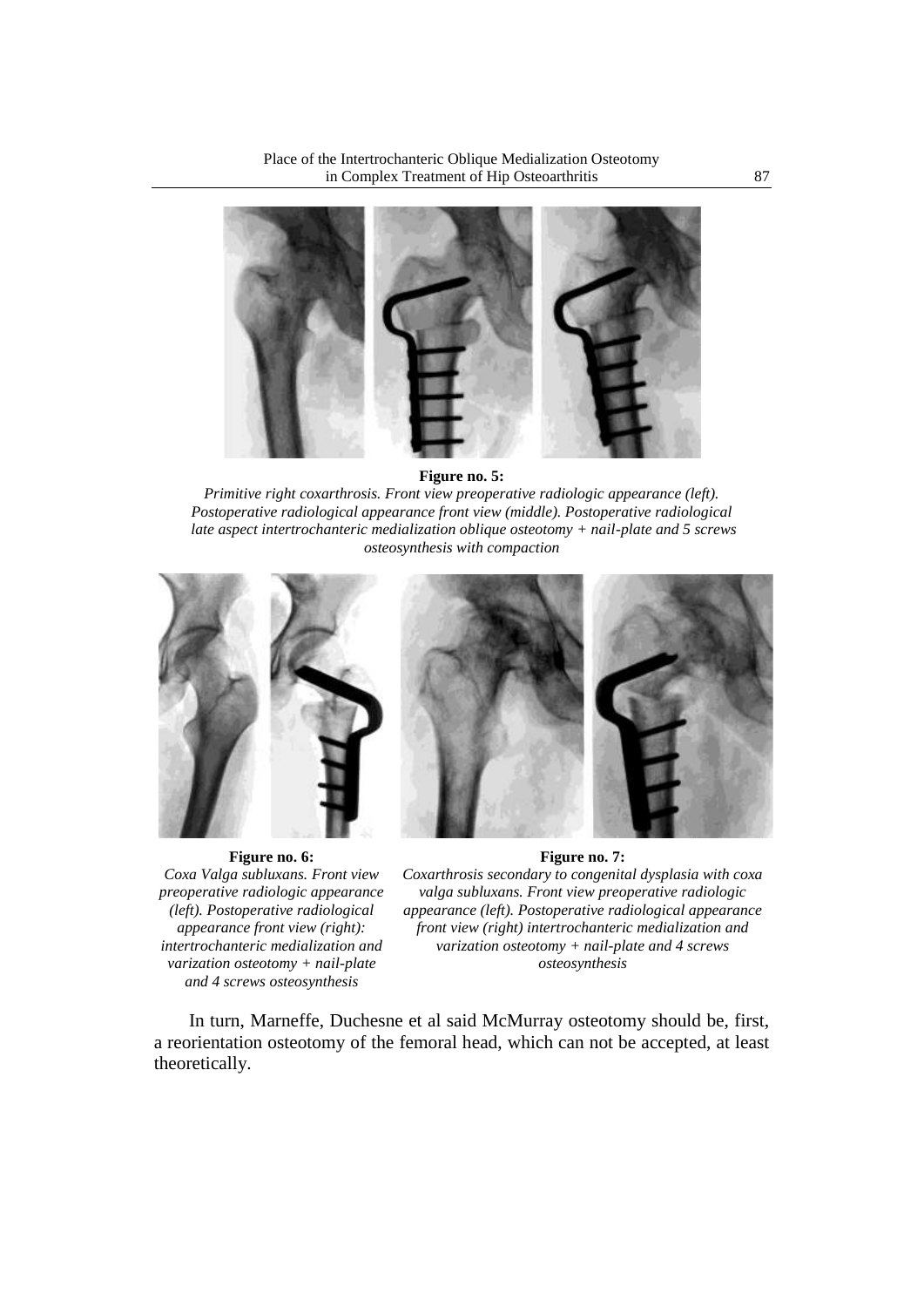McMurray osteotomy is indicated in very painful hip osteoarthritis, with obvious structural changes, where it is kept, however, a flexion of 60° and a 25° abduction. Rigorous fixation is imperative to avoid plaster immobilization. Most authors use one-piece nail-plate type Müller with interfragmentary compaction.

In terms of indications and proper technique, the overall results of the McMurray osteotomy are very good and good in 80% of cases (Hirsch, Ottolenghi). Most haven't pain, but some patients do not feel any improvement.

If pain is the cornerstone of surgical indication, many authors have emphasized

the crucial role of prophylactic medialization osteoarthritis in prearthritis and early arthritis, especially when associated with valgization ("providential complex", as Picard and Graglia) or varization of the epiphyseal block. In other words, as analgesic and stabilized operation, McMurray osteotomy indication is much broader than the indication of centering type Pauwels osteotomy.

The authors conception in last decades, to establish indication McMurray osteotomy type would be needed some pathology circumstances: joint space relatively preserved, unaltered femoral head, articular surface matching, moderate marginal osteophytosis, joint mobility relatively good (at least 60-80° flexion and a minimum of 20-25° abduction) (**Figure no. 8, Figure no. 9**).



**Figure no. 8:** *Bilateral coxarthrosis secondary to aseptic necrosis of femoral head*

**Figure no. 9:** *Previous case. Postoperative radiological appearance front view (left), after intertrochanteric medialization osteotomy + nail-plate and 4 screws osteosynthesis, with consolidation. Postoperative front view aspect after total arthroplasty with Charnley-Müller prosthesis*

Cedard believes that the best indication of medialization osteotomy is essential osteo-arthritis, with mobility still good, bilateral forms inequal as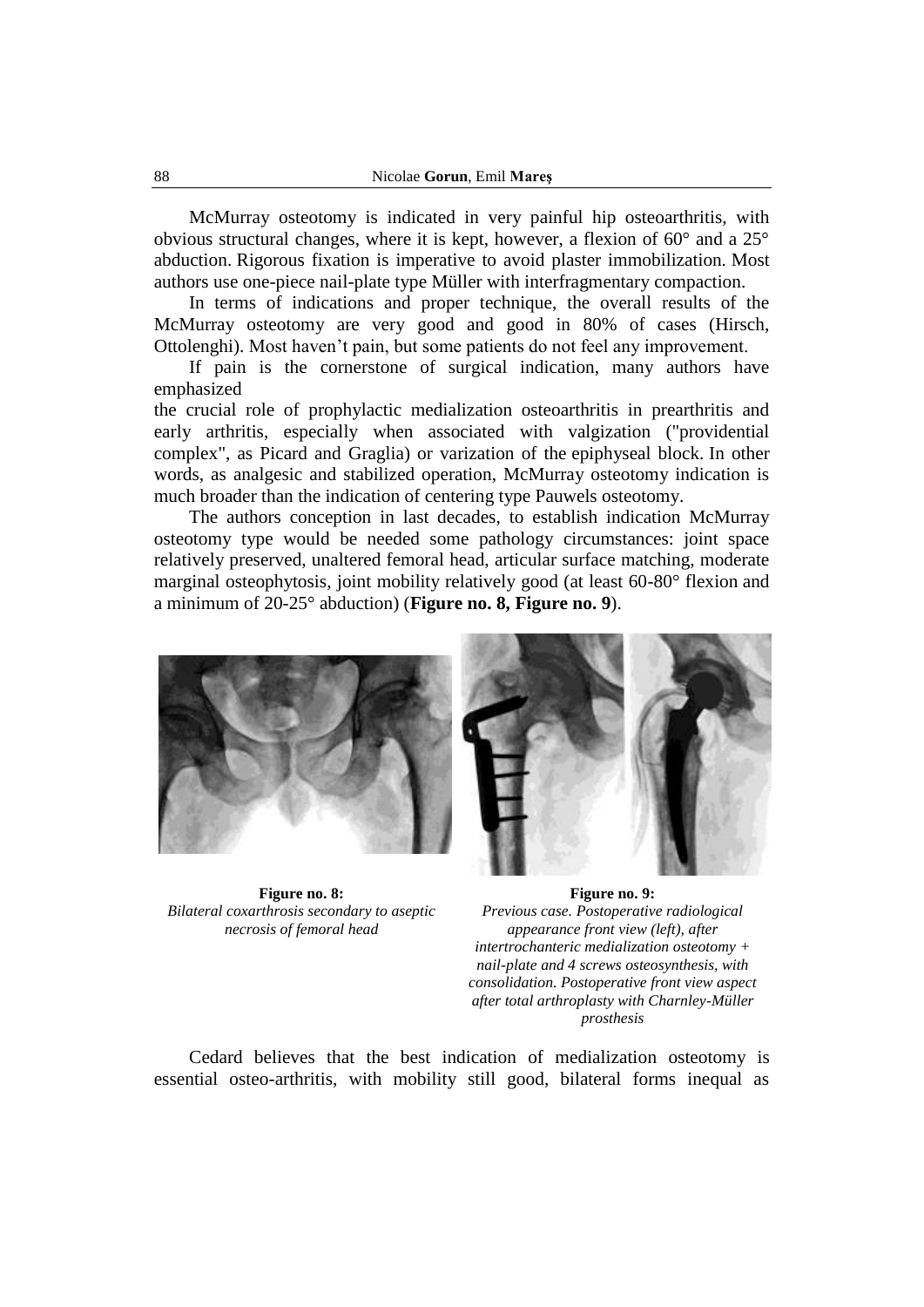development where the status of the other hip requires total arthroplasty, and secondary osteorthritis installed on dysplasia or upper pole cephalic necrosis.

After Kerboull (1972), medialization osteo-tomy would be indicated on a hip worn uniformly, space partially missing, large matching, femoral head osteophytosis important and a sclerogeodic head, and severe coxarthrosis with significant limitation of movements, if arthroplasty is contraindicated . J,Y. de la Caffinière (1972) considers that joint stiffness is not a contraindication, and Picard and Graglia argues that they achieved the best results in osteoarthritis secondary to hip dysplasia or subluxation.

Between contraindications: any vicious hip position, blocked hip, and age over 70 years. Osteoarthritis with significant radiological changes, but well tolerated in functional terms, must not be operated.

#### **4. Results**

When properly indicated and executed well, McMurray osteotomy gives overall, very good results and good results in about 85-90% of cases.

To appreciate the results, examine four elements: pain, mobility, gait and radiological appearance.

Pain relief is most evident (83% after Picard and Graglia, 85% after Hirsch and even 94% after Ottolenghi). It noted that the gradual impro-vement in pain can take two years. Patients who evolve unfavorably in the first year after intervention has seldom further improvement. In contrast, those that evolve favorably in the first year, have important and lasting improvements, degradation occurring rarely.

Although there is a slight shortening of the lower limb respectively, after one year of operation, we see and improved mobility (flexion, abduction and adduction), but only in a third of cases, mobility is not changed, a third of cases and one third of the cases have even a reduction in mobility (R. Judet). Inconsistent effect on joint mobility, is also the only criticism that can be done to this intervention (12, 25). Improving gait, occurs more slowly, only after one year after surgery and only 60% of cases (Postel, 1972) (24, 25, 26).

Overall, the pain, mobility and walking, using quotation system proposed by Postel and Merle d'Aubigné, note the very good results 30%, 30% good and 40% fairly good results **(Figure no. 10).**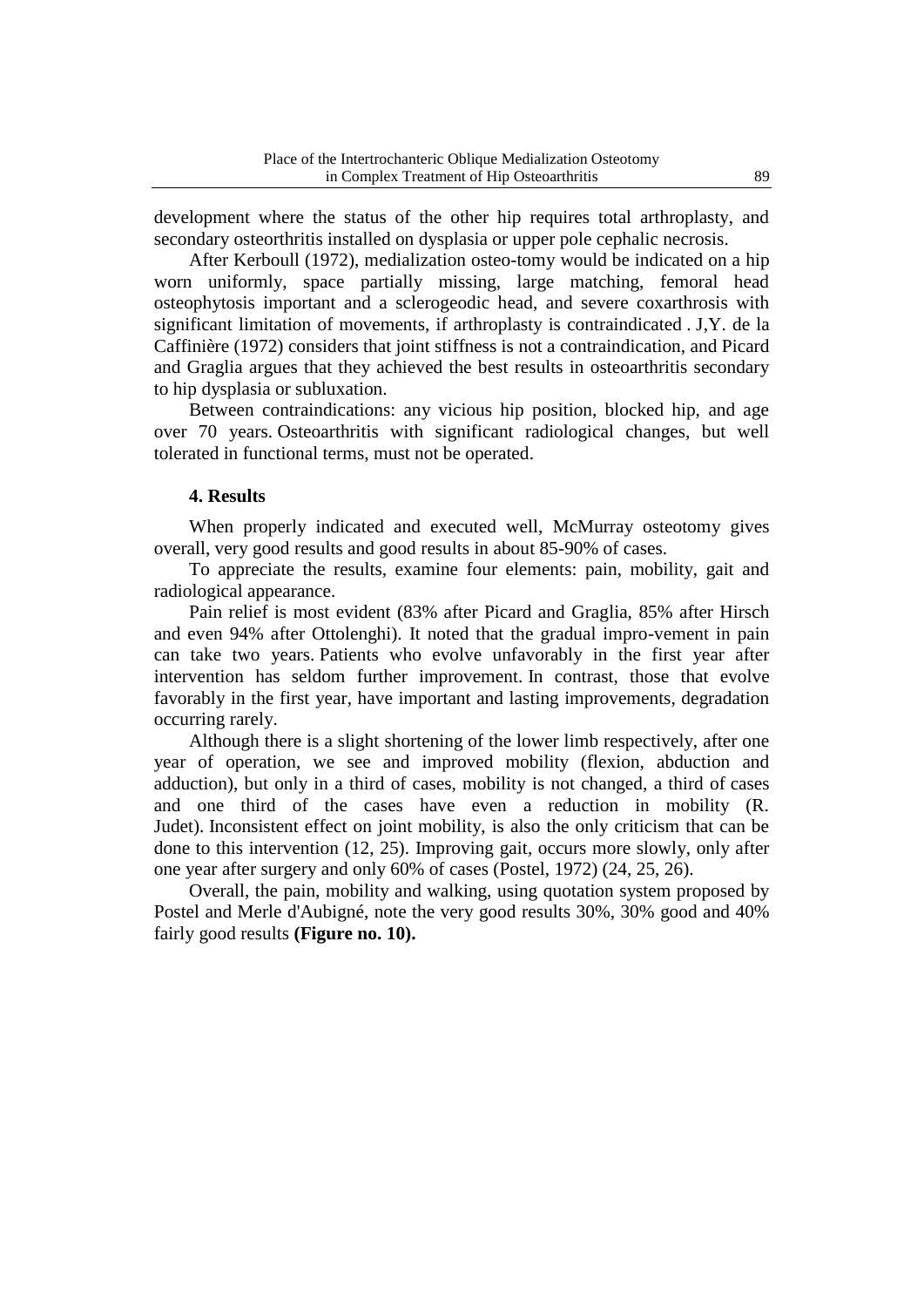

**Figure no. 10:** *Coxarthrosis primitive surgery. Postoperative radiological appearance front view (left) after after oblique intertrochanteric medialization osteotomy with consolidation. Postoperative radiological appearance front view (right): total arthroplasty with cemented prosthesis Charnley-Müller*

Improve in the appearance of radiological lesions, expression of healing of osteonecrotic lesions, begins to be noticed until after six months of intervention. In the first months after surgery, it is noted, not infrequently, a radiological worsening: joint space deleted, cloudy, vague and osteoporosis. In 65-70% of cases, radiological signs are unchanged or slightly improved after six months, but gradually radiological aspect improves in the first three years. Cases in which the radiological appearance is worsened in the first year after the osteotomy is safe failures. After Kerboull (1972), an early osteoarthritis with limited wear, interline still visible and restricted congruent joint does only 20% radiological improvement. Note that generally clinical improvement precedes radiological improvement, while radiological degradation precedes clinical deterioration.

One peculiarity of the radiologically image, inexplicable to most authors, is the reappearance "of the fog" of the joint space at a rate of 50% of cases, loss of bone geodes and homogenization of the bone structures (R Judet, McFarland). This demonstrates and explains the quality and sustainability of the results obtained by McMurray osteotomy. In 20% of cases, there is notice of no improvement or even worsening of radiological aspect (**Figure no. 11÷14**).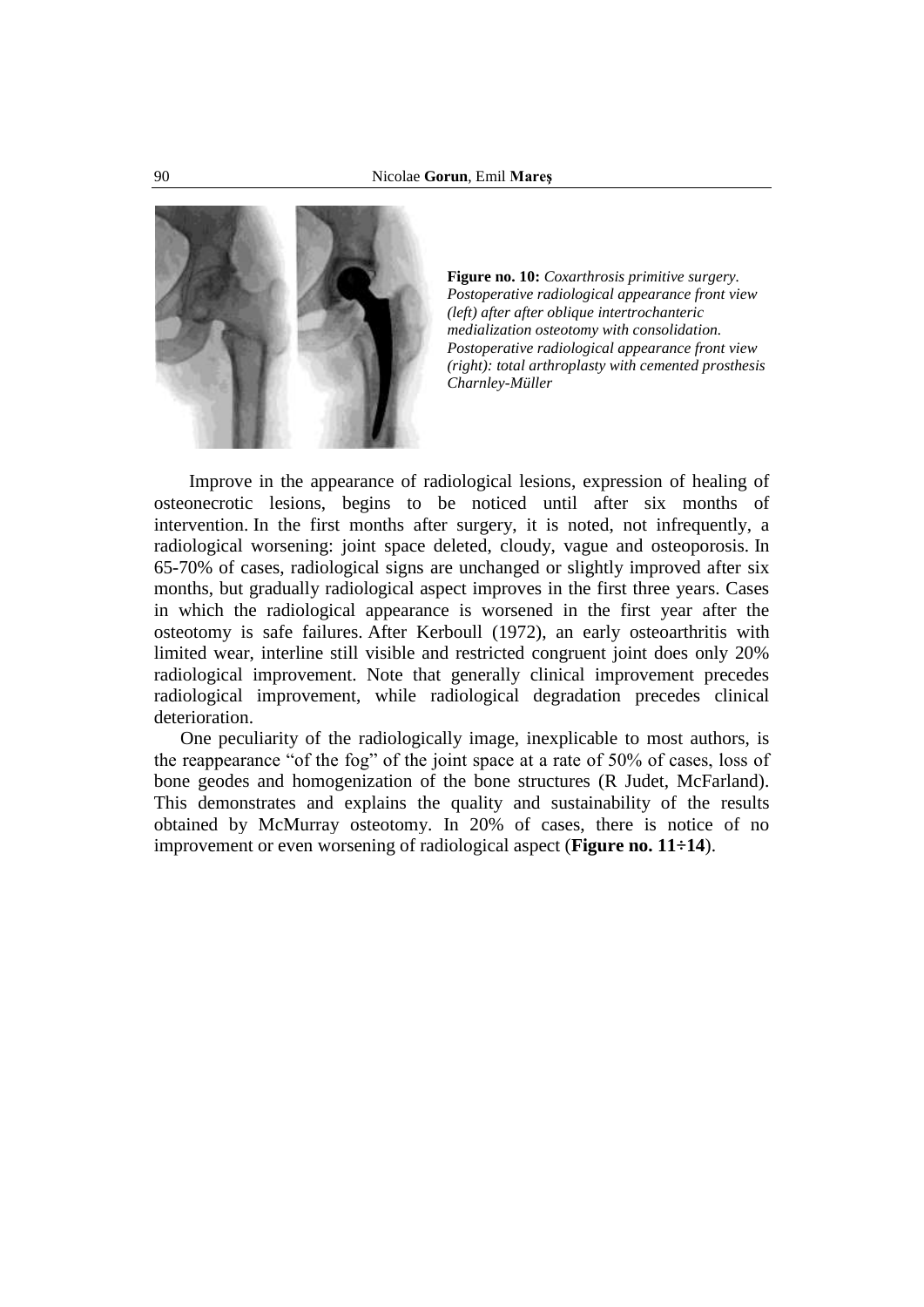



**Figure no. 11:** *Right fusion hip secondary to unilateral dysplasia after scheletonize and descent under supracondilary extension*

**Figure no. 12:** *Previous case. Radiological aspects front view, after extraction of the clip placed on trilamelary autograft and of the nail.*



## **Figure no. 13:**

*Previous case. Contralateral coxarthrosis by overdemand. Preoperative radiologic appearance front view (left). Postoperative radiological appearance front view (right): intertrochanteric medialization oblique osteotomy + nail-plate and 4 screws osteosynthesis with compaction*

#### **Figure no. 14:**

*Previous case. Radiological aspects front view 16 years after osteotomy and 12 years after the extraction of the metal (left). Postoperative appearance front view (right) after cemented total arthroplasty Charnley-Müller type*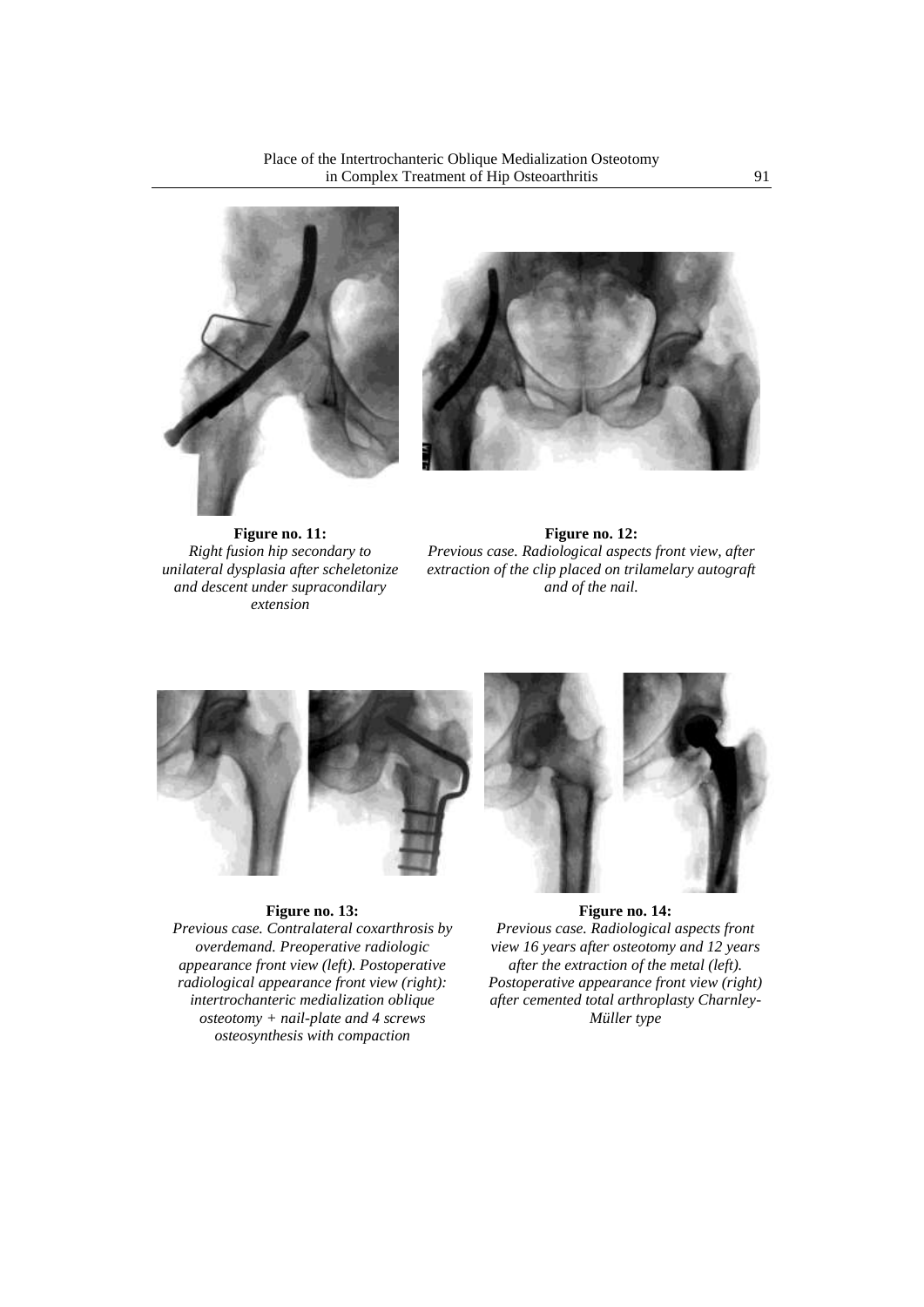Finally, Picard and Graglia placed in the scale of assessment of results, two extremely useful features: patient satisfaction (present in 80% of cases) and surgeon satisfaction (present in 70% of cases) (23, 3, 5, 26, 8).

In a comprehensive study on the results of oblique medialization osteotomy distance of more than 10 years after surgery, H. Judet et al. concluded that the McMurray osteotomy provides convenient living for an average of eight years. On this occasion, the authors cited are uncertain whether this osteotomy still has indications, given the somewhat limited results, and progress for total hip arthroplasty. After Gorun, who published a remarkable study of a personal series of 100 patients with 107 McMurray osteotomies (76 secondary osteo-arthritis and 24 primary ), the number of failures after this type of osteotomy is much smaller than the number of failures after arthroplasty and tenotomy, and improvement period is 12-15 years, or more.

#### **5. Conclusions**

**a)** The results obtained by most authors enable us to assert that the oblique medialization intertrochanteric osteotomy covers a long period of complex treatment of hip arthritis, beginning with an ordinary antineuralgic and ending with a total arthroplasty.

**b)** It must occupy a central place in the therapeutic plan of hip arthritis, since its results are far superior to all other interventions applied.

**c)** If this surgery is practiced very early, the results are better and more sustainable.

**d)** This should really convince rheumatologists, and internists for early referral of the patients to orthopedic specialists.

Another way to effectively reduce joint pressure is to increase the bearing surface. This goal is achieved by type Pauwels centering osteotomy, of valgization and varization, depending on radiological evidence of centering. Expanding the bearing surface by this osteotomies decreases articular pressure, to a greater extent than the reduction of pressure involved efforts.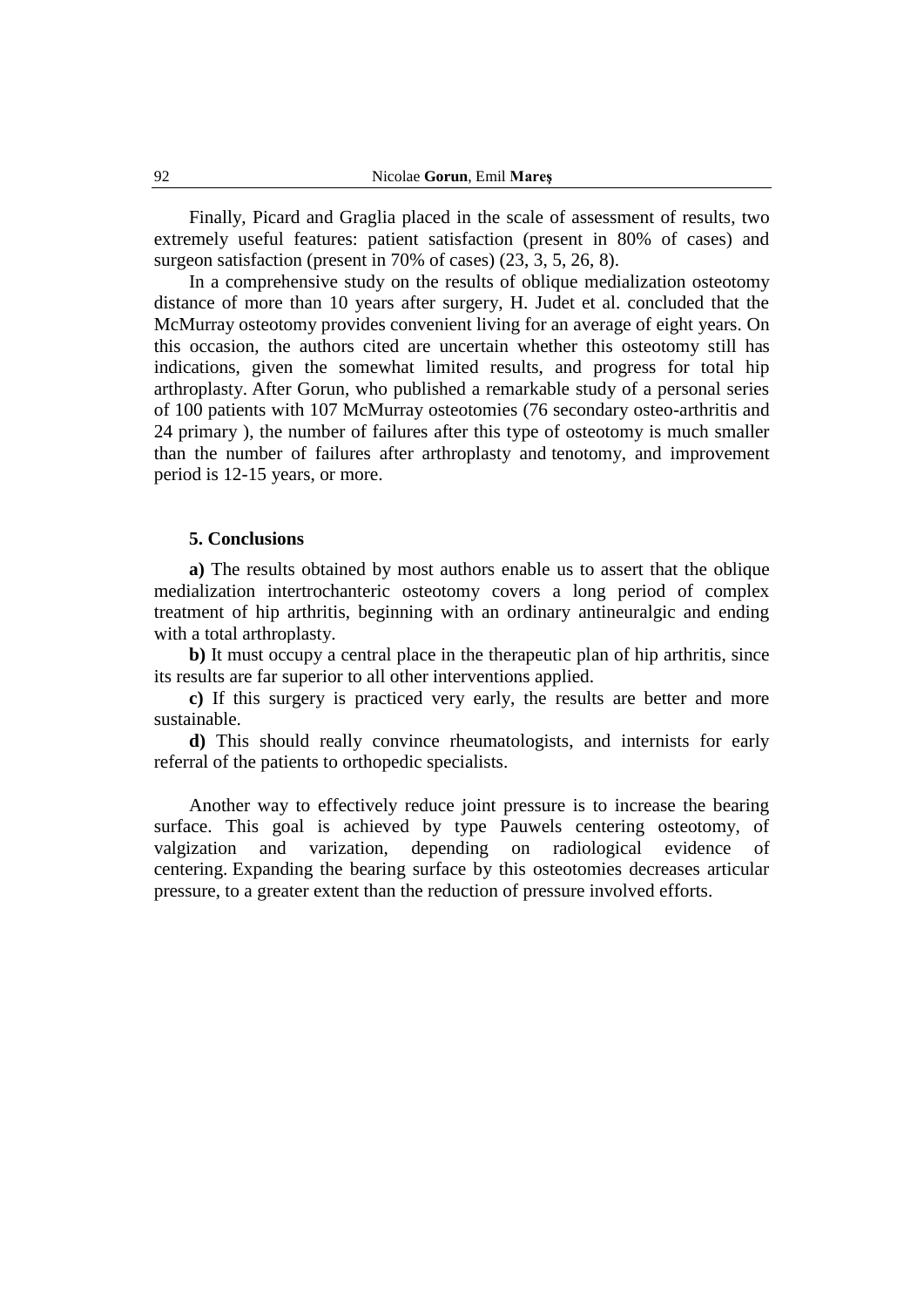## **REFERENCES**

[1] Baciu Cl. – *Chirurgia şi protezarea aparatului locomotor*, Ed. Medicală, Bucureşti, 1986, p. 330-332.

[2] Bauer R., Kerschbaumer F., Poisel S. – *Voie d'abord en chirurgie orthopédique et traumatologique* (traduction par Patel A., Féron J.M., Signoret F), Ed.Masson, Paris, 1988, p.106- 118.

[3] Casanova G. – *Les protheses de hanche*, Encycl. Méd. Chir. Techniques chirurgicales, Paris, 1980, 44666.

[4] Blaimont P. – *Contribution à l'étude biomécanique du fémur humain*, Acta Orthop. Belg. (Bruxelles), 1968, t. 34, fasc. 5, p. 665-844.

[5] Croitor Gh. – *Anatomia funcţională şi biomecanica şoldului*, Ed. Prometeu, Chişinău, 2006, p. 84-97.

[6] Denischi A., Dinulescu I., Medrea O. – *Coxartroza*, Editura Publistar, Bucureşti, 1997, p. 37-56, p.84-92.

[7] Dubois J.L. – *Repères radiologiques et mensurations de la hanche de l'adulte*, J. Belg. Méd. Phis. Rhum. (Bruxelles), 1961, vol.16, nr. 3, p.89-112.

[8] Gorun N. – *Locul osteotomiei oblice de medializare în tratamentul coxartrozelor,* Revista de Ortopedie şi Traumatologie (Bucureşti), 1991, vol.1, nr.1-2, p.47-59.

[9] Hardinge K. – *The direct lateral approach to the hip*, J. B. Jt. Surg., 1982, vol.64-B, no.1, p.17-23.

[10] Huchet C. – *Contribution a l'étude mécanique de la hanche*, Ed.Maloine, Paris, 1965.

[11] Jocu I. – *Examenul ragiologic al centurii pelviene (bazinului) şi membrului inferior,* p.402-417 (în Lungeanu M. şi colab. – Manual de tehnică radiologică, Editura medicală, Bucureşti, 1988).

[12] Judet H., Judet J., Judet R., M'barek M. – *Résultats de l'ostéotomie de Mac Murray au dela de dix ans*, Rev. Chir. Orthop. (Paris), 1989, vol. 75, suppl.I, p. 573.

[13] Lanflais F. – *Indications chirurgicales dans la hanche dysplasique*, Rev. Prat. (Paris), 1980, vol.30, no.19, p.1989-1994

[14] Lequesne M. – *Coxometrie. Mesure des angles fondamentaux de la hanche radiographique de l'adulte par un raporteur combiné*, Rev. Rhum. (Paris), 1963, vol. 7, nr. 7, p. 479-485.

[15] Maquet P. – *Charge et solicitation de la hanche*, Rev. Méd. Liège, 1969, vol. 24, no.4, p. 146-169.

[16] Maquet P. – *Defférents moyens de réduire les contraintes de compression dans l'articulation de la hanche*, Acta Orthop.Belg. (Bruxelles), 1978, t.44, fasc.1, p. 115-131.

[17] McMurray T.P. – *Osteoarthritis of the hip*, Brit.J.Surg., 1935, vol.22, p.716.

[18] McMurray T.P. – *Osteoarthritis of the hip*, J.Bone Jt. Surg., 1939, vol.21-A, no.1, p.1-12.